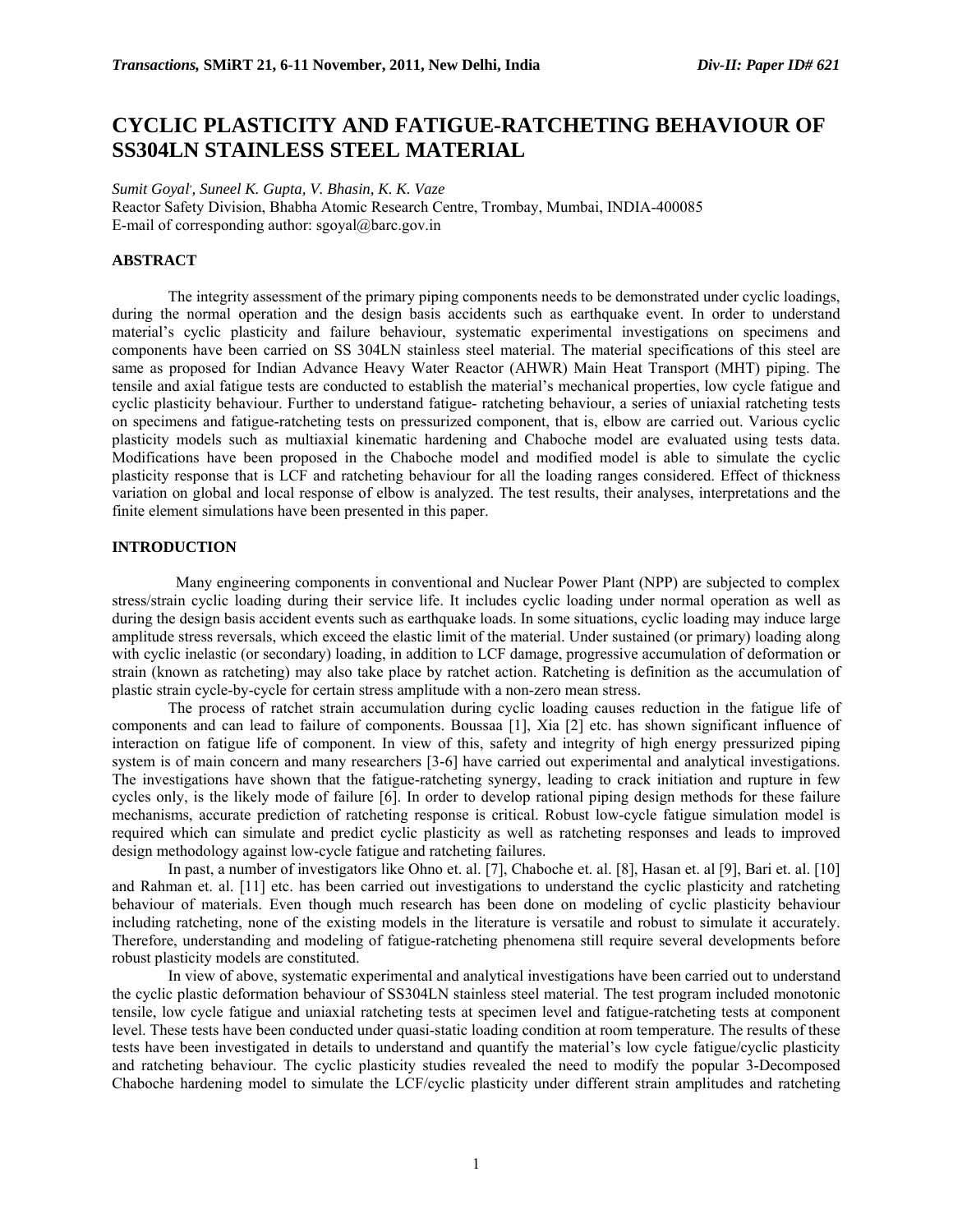loading conditions. All the above specimen and component level investigations have generated data and helped in understanding the Indian AHWRs MHT piping failure under complex cyclic loadings. **EXPERIMENTAL DETAILS AND RESULTS** 

Experiments are conducted on standard solid cylindrical specimens and 6" NB elbows of SS 304LN material. These specimens are fabricated from 6" NB pipe in accordance with requirements of ASTM. The material specifications of this steel are same as proposed for Indian AHWR MHT piping. The chemical composition of the material is given in table 1.

Tests are conducted to characterize the monotonic and cyclic plastic deformation behavior of the material at room temperature (25°C to 30°C). In all, four types of uniaxial specimen and component tests have been conducted. It includes monotonic tensile test (strain controlled condition), Low Cycle Fatigue (LCF) test (strain controlled condition), uniaxial ratcheting test (stress controlled condition) at specimen level and fatigue-ratcheting test at component level.

| Material         |          | Mn |       | $\sim \cdot$<br>ιυ |           | ◡⊥    | Ni |      | Mo   | Nb    |
|------------------|----------|----|-------|--------------------|-----------|-------|----|------|------|-------|
| <b>SS 304 LN</b> | $0.03\,$ | 78 | 0.024 | 0.38               | $0.007\,$ | 18.26 | -u | 0.06 | 0.16 | 0.014 |

Table 1: Chemical composition of SS 304LN stainless steel (in weight %)

#### **Uniaxial Tensile Tests**

Two numbers of monotonic tensile tests are carried out to determine tensile properties of SS304LN material at room temperature. Mechanical properties as evaluated from these tests are given in table 2.

| I avie 2. Mechanical Properties of SS 504LIN stanness steel material |     |     |  |                                                                                                                    |  |  |  |  |
|----------------------------------------------------------------------|-----|-----|--|--------------------------------------------------------------------------------------------------------------------|--|--|--|--|
|                                                                      |     |     |  | Properties   Yield Stress $\sigma_v(MPa)$ Ultimate Stress $\sigma_u(MPa)$ Elongation (%)   Young's Modulus E (GPa) |  |  |  |  |
| SS304LN                                                              | 340 | 670 |  | ۱Q۰                                                                                                                |  |  |  |  |

Table 2: Mechanical Properties of SS 304LN stainless steel material

# **Low Cycle Fatigue (LCF) Tests**

Low Cycle Fatigue (LCF) tests are conducted under strain controlled loading at different strain amplitudes ranging from 0.5 to 2.0%. These tests are performed under quasi-static cycling, in which strain rate was maintained at 0.001 (mm/mm)/sec. Table 3 gives the details of LCF tests, that is, specimen ID and applied strain amplitude in different tests. Data of these tests is used for evaluation of various cyclic plasticity model constants.

| Specimen ID                                | $\cap$ F1 | LCF2 | ר רוד | LCF4 | LCF5 | LCF6 | CT  | LCF8 | LCF9 |
|--------------------------------------------|-----------|------|-------|------|------|------|-----|------|------|
| Strain Amplitude $(\% )$                   | 0.5       | 0.7  | 0.85  |      |      |      |     | 1.8  | 2.0  |
| <b>Saturated Stress</b><br>Amplitude (MPa) | 290       | 342  | 361   | 402  | 459  | 497  | 530 | 560  | 582  |

Table 3: Details of LCF tests

# *Cyclic Softening/Hardening Behavior*

To evaluate the evolution of stress-strain response with number of cycles, that is, cyclic softening/ hardening behaviour of material, test data of LCF have been analyzed in detail. It is observed that the stress-strain response of SS304LN changes cycle-by-cycle, until it gets stabilized in few cycles. Typical stress-strain response of material for 1<sup>st</sup>, 10<sup>th</sup> and 50<sup>th</sup> cycle of 1.0% strain amplitude is shown in fig. 1(a). Stress amplitude variations with number of cycles, for 1.0% and 2.0% strain amplitude, are also shown in fig. 1(b & c) respectively. From these figures, it is observed that material show cyclic hardening in initial 10 cycles, which is termed as primary cyclic hardening. The stress amplitude variation is still observed, however the rate of change is insignificantly small in comparison to that during initial cycles and it is termed as secondary cyclic softening/hardening. Primary cyclic hardening is followed by cyclic softening or cyclic hardening depending upon the strain amplitude, until failure. It is also observed that for strain amplitude greater than 1.4%, the secondary stress-strain response hardens however, for strain amplitude less than 1.4%, it softens with cycles.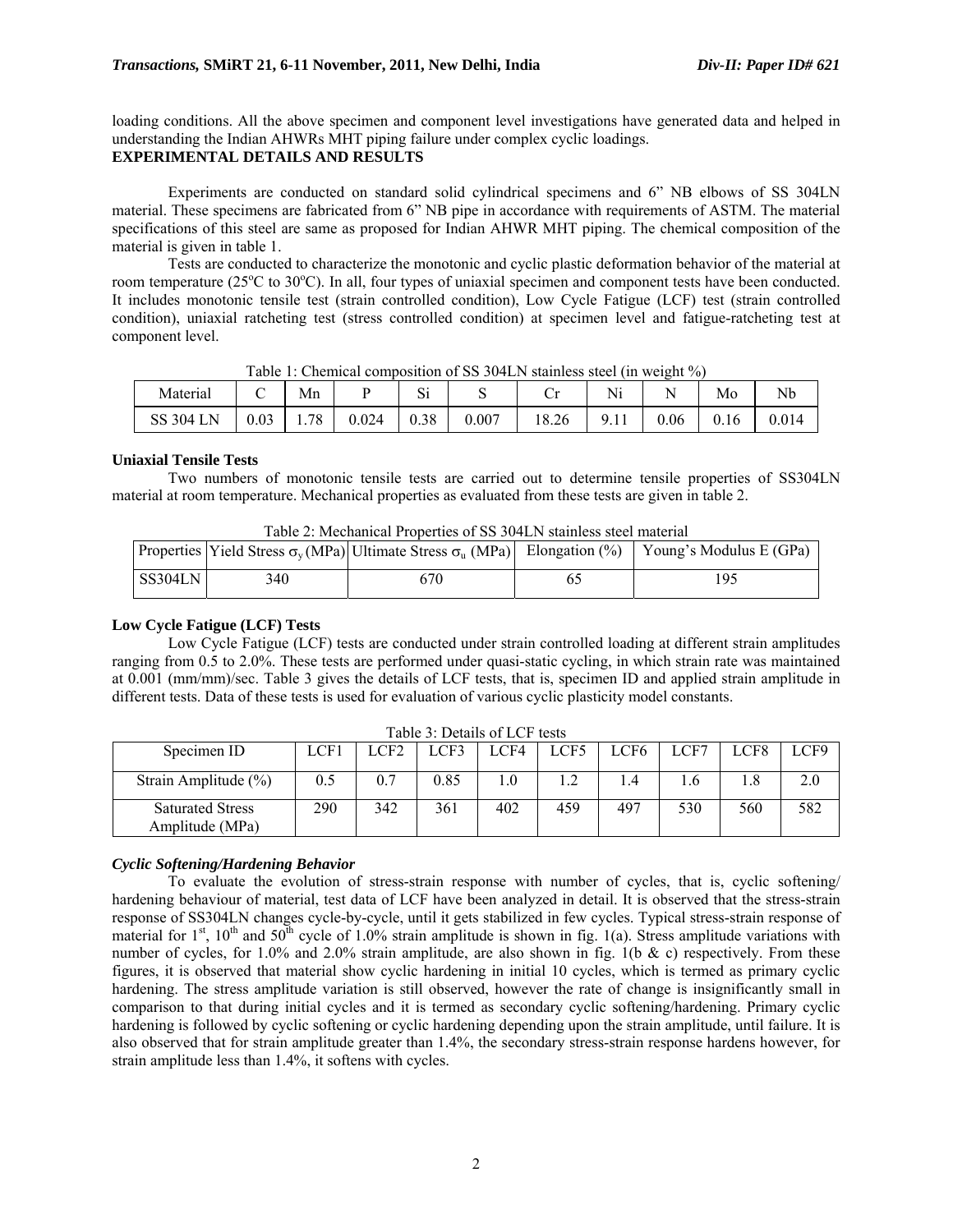

(a) Stress-strain response (ε, 1.0%) (b) Stress amplitude variation (ε, 1.0%) (c) Stress amplitude variation (ε, 2.0%) Fig. 1 Cyclic stress-strain responses of 1.0% and 2.0% strain amplitude LCF tests.

### *Evaluation of Stabilized or Cyclic Stress-Strain Curve*

As mentioned earlier, the stress-strain response changes cycle-by-cycle, that is, cyclic softening/ hardening, until it gets stabilized. In many materials, the stabilized or cyclic stress-strain response significantly differs from their monotonic behaviour. In view of this, cyclic stress-strain curve is evaluated using half life criterion in the present work. Value of stabilized stress amplitude is acquired from the stable hysteresis loop corresponding to the applied strain amplitude in the different LCF tests. Stable hysteresis loops for different given strain amplitudes and corresponding saturated stress amplitude is shown in fig. 2 and table 3 respectively.



(a) Stable hysteresis loops (b) Comparison of Cyclic and Monotonic Fig. 2 Stabilized hysteresis loops and stabilized stress-strain curve.

Final cyclic stress-strain curve is idealized by Rambarg-Osgood (R-O) equation, as given in Eq. (1).

$$
\frac{\Delta \varepsilon}{2} = \frac{\Delta \sigma}{2E} + \frac{1}{2} \left\{ 2 \left( \frac{\Delta \sigma}{2} \right) \frac{1}{K} \right\}^{\left(\frac{1}{n}\right)} \tag{1}
$$

The constants of Eq. (1) are evaluated by fitting the cyclic stress-strain data ( $\Delta \sigma/2$ ,  $\Delta \epsilon/2$ ). The value of R-O constants is  $k = 5714.59$  and  $n = 0.467$ . Fig. 2 shows the comparison of the stabilized stress-strain data and R-O fitted curve with monotonic stress-strain curve.

## **FINITE ELEMENT SIMULATION OF CYCLIC PLASTICITY BEHAVIOUR**

The fatigue design of components/structures depends on the precise evaluation of local strains, during their finite element analyses etc. Hence, the cyclic plasticity constitutive model/relations are also equally important aspect of the low cycle fatigue design of components. The fatigue tests results is further investigated to establish a robust cyclic plasticity model for the material under consideration. Chaboche's [8], nonlinear kinematic hardening model is one of the widely accepted cyclic plasticity models. Chaboche three decomposed model has been used and its parameters have been evaluated using LCF tests data.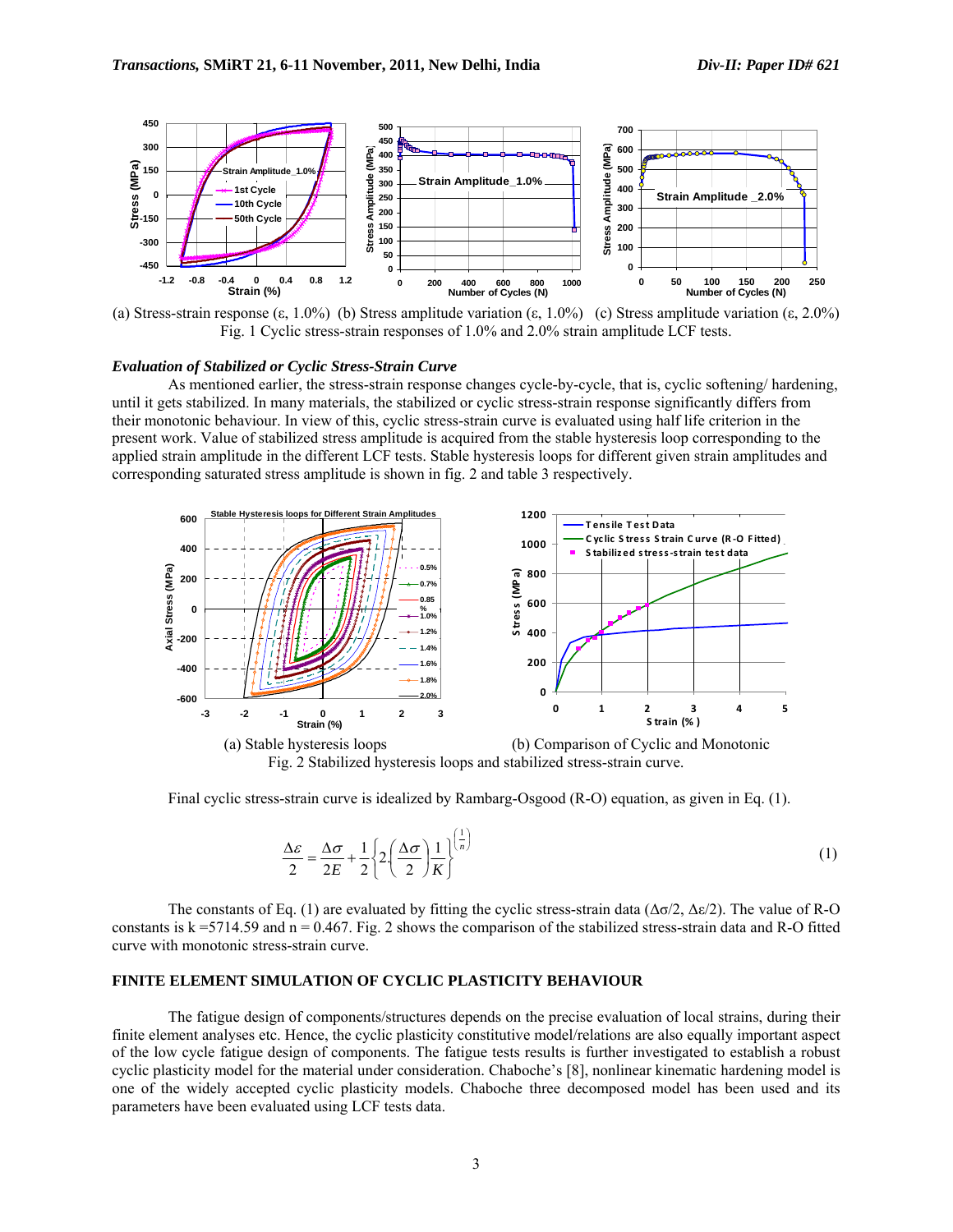## **Determination of Chaboche Model Parameter and Its Performance**

Chaboche three decomposed model uses Von-Mises yielding criterion and associated incremental plasticity flow rule as given in Eq. (2) and Eq. (3) respectively.

$$
f(\sigma_{ij}, \alpha_{ij}) = \sqrt{\frac{3}{2}(\tau_{ij} - a_{ij})(\tau_{ij} - a_{ij})} - \sigma_o = 0
$$
\n(2)

$$
d\varepsilon_{ij}^{\nu} = \lambda \frac{\partial f}{\partial \sigma_{ij}} \tag{3}
$$

In the above equations,  $\sigma_{ij}$  is the stress tensor,  $\alpha_{ij}$  is the total backstress tensor,  $\tau_{ij}$  is the deviatoric part of the stress tensor ( $\sigma_{ii}$ ),  $a_{ii}$  is the deviatoric backstress tensor (that is, the current center of the yield surface),  $\sigma_0$  is the size of yield surface, is the plastic strain tensor, de<sup>p</sup><sub>ij</sub> is increment in plastic strain tensor ( $\varepsilon_{ij}^p$ ), and  $\lambda$  is a positive scale factor of proportionality, which is zero in the elastic domain. In Chaboche three decomposed model, each of the three decomposed rules has its specific purpose. Total stress at any point in uniaxial stress-strain hysteresis loop, is the sum of the size of yield surface  $(\sigma_0)$  and total backstress  $(\alpha_x)$ :

$$
\sigma_x = \alpha_x + \sigma_o \tag{4}
$$

Total backstress can be represented as the summation of three backstress components due to each of the kinematic hardening rule. Chaboche proposed that the increment of backstress in deviator stress space can be defined as:

$$
\alpha_x = \sum_{i=1}^3 \alpha_i = \alpha_1 + \alpha_2 + \alpha_3 \quad \text{and} \quad da = \sum_{i=1}^M da_i, da_i = \frac{2}{3} C_i d\varepsilon^p - \gamma_i a_i dp \tag{5}
$$

Where p is the accumulated plastic strain and final/saturated value of  $\alpha$  is depends on values of C and  $\gamma$  as:

$$
H = C \mp \gamma \alpha_x \tag{6}
$$

Chaboche three decomposed model have total seven parameters, namely,  $\sigma_0$ ,  $C_1$ ,  $\gamma_1$ ,  $C_2$ ,  $\gamma_2$ ,  $C_3$  and  $\gamma_3$ . Out of these, six parameters are evaluated from stable stress-strain hysteresis loop of LCF test. The stable stress-strain hysteresis loops are closed and hence, for the simulation of these,  $\gamma_3$  is taken to be equal to zero. However, for a situation of none-closing hysteresis loop, that is, ratchet strain accumulation,  $\gamma_3$  is an important parameter and is called as ratcheting parameter. It needs to be evaluated using uniaxial ratcheting data, as would be discussed later in this paper. The Chaboche model parameters should also satisfy the following relationship, at or near the maximum/limiting plastic strain in a given stabilized hysteresis loop:

$$
\frac{C_1}{\gamma_1} + \frac{C_2}{\gamma_2} = \sigma_x - \sigma_o - \frac{C_3}{2} \left\{ \varepsilon_x^p - \left( -\varepsilon_t^p \right) \right\} \tag{7}
$$

The above equation assumes that at or near the maximum plastic strain, first two backstress components, that is,  $\alpha_1 \& \alpha_2$  saturates with respect to strain.

For the evaluation of Chaboche model parameters, stable hysteresis loop of  $\pm 1.0$  % strain amplitude LCF test is used. The size of yield surface  $(\sigma_0)$  is taken to be cyclic yield stress which in present work is evaluated from stress-strain hysteresis loop corresponding to the half of the linear portion by 0.02% strain offset. It has been seen that stress-strain hysteresis loops are non-linear, however, up to 0.02% offset strain the effect of non-linearity is insignificant. Therefore, the definition of size of yield surface  $(\sigma_0)$  is subjective and based on judgment. It may further be noted that if slightly different value of  $\sigma_0$  is chosen then the other Chaboche model parameters would change accordingly but consistency among different sets would be maintained. The evaluated values of Chaboche three decomposed model parameters are given below:

$$
\sigma_0
$$
= 182 MPa, C<sub>1</sub>= 1.0 E+5 MPa,  $\gamma_1$ = 1.0 E+4, C<sub>2</sub>= 67000 MPa,  $\gamma_2$ = 381, C<sub>3</sub>= 4400 MPa and  $\gamma_3$  = 0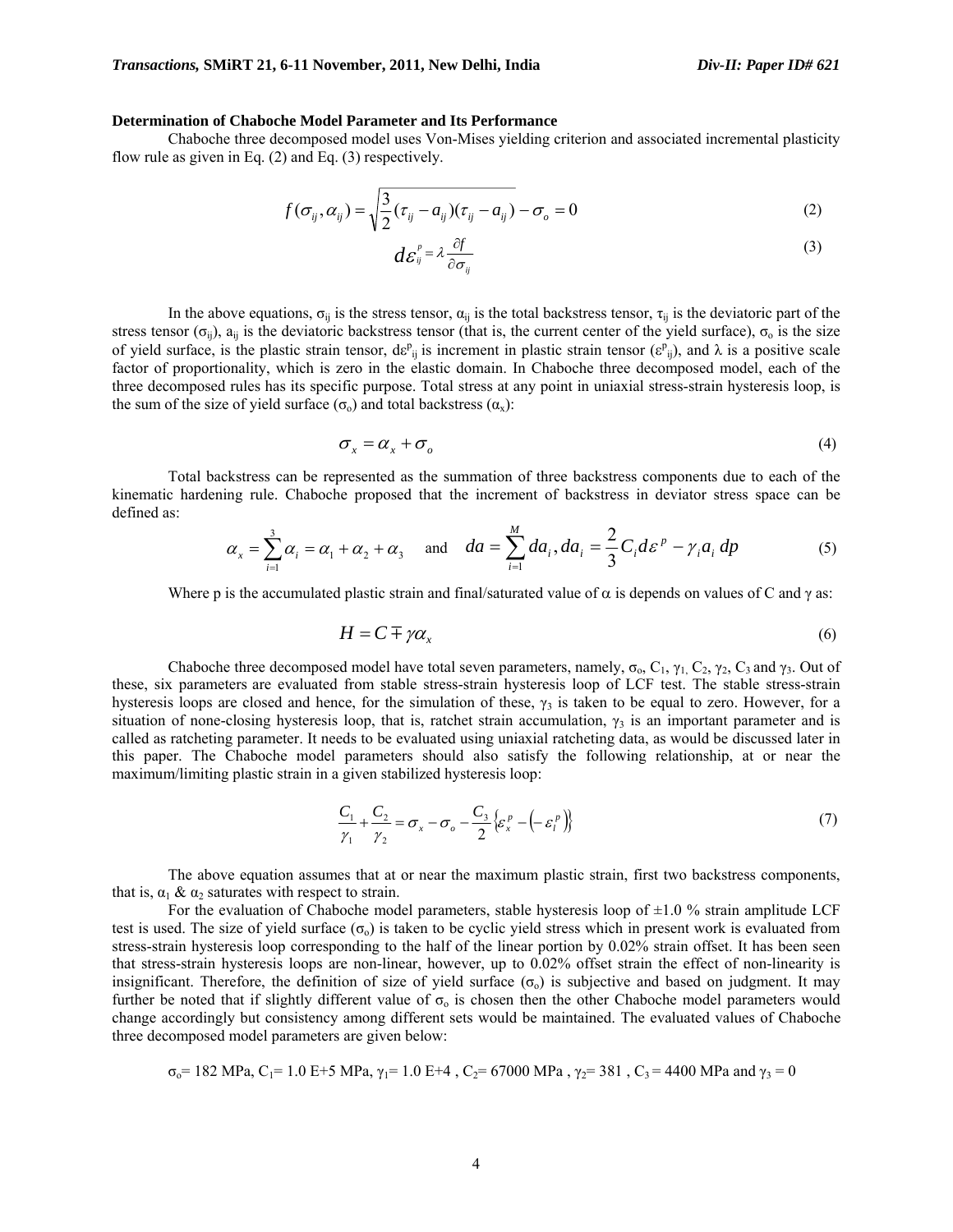In order to verify applicability of evaluated Chaboche model parameters, the FE analysis of axial fatigue specimens are carried out, for different strain amplitudes. Comparison of FE simulated stable hysteresis loop (using evaluated model parameters) with test is shown in fig. 3(a), for 1.0 % strain amplitude. It is evident from the comparison that hysteresis loop exactly matches at maximum plastic strains  $\varepsilon_L^p$  and at other intermediate strain values also the predicted stress matching is very close with respect to test results. Same set of parameters is used for the FE simulation of other axial fatigue tests. The comparisons of simulated stable hysteresis loops for strain amplitude 0.7% and 1.4% with corresponding tests result are shown in fig. 3(b). It is observed from the figure that for strain amplitude 0.7% and for 1.4%, it over and under predicts the stress-strain hysteresis loop, respectively. The stress amplitude response as evaluated by FE analyses are also compared against those which are recorded in tests for each of applied strain amplitude, shown in fig. 3(c). It is observed from this figure that evaluated stress amplitude (in strain controlled condition) is deviates from the corresponding stress amplitude as recorded in the test. Therefore, same set of constants would leads to considerable deviation in strain amplitude prediction in case of analysis under stress controlled condition (such as uniaxial ratcheting loading).



Fig. 3 Comparison of stable stress-strain hysteresis loops and peak stress for various strain amplitude using single set of Chaboche parameters (corresponding to 1.0%).

From the above study, it is concluded that single set of Chaboche model parameters are unable to predict maximum/peak stress for different strain amplitudes LCF tests. It may be noted that for 1.0% strain amplitude the error in prediction of stress amplitude is nearly zero, since the Chaboche model parameters (given earlier) are derived from stable hysteresis loop for 1.0% strain amplitude only. In other words, the Chaboche model parameter's value would differs for stable hysteresis loops corresponding to different strain amplitudes. This is one of apparent drawback of classical Chaboche model which is not widely published in open literature. The possible cause for this limitation, in Chaboche model, is elaborated in next subsection.

#### **Evolution of Size of Yield Surface**  $(\sigma_0)$  **and**  $C_3$  **Parameter**

In view of above discussion, hysteresis loops for different LCF tests are compared, as shown in fig. 4. For this comparison, loops are rigidly shifted in stress-plastic strain plane such that starting point of loading portion of all loops could match.



Fig. 4 Comparison of liner portion in hysteresis loops of different strain amplitudes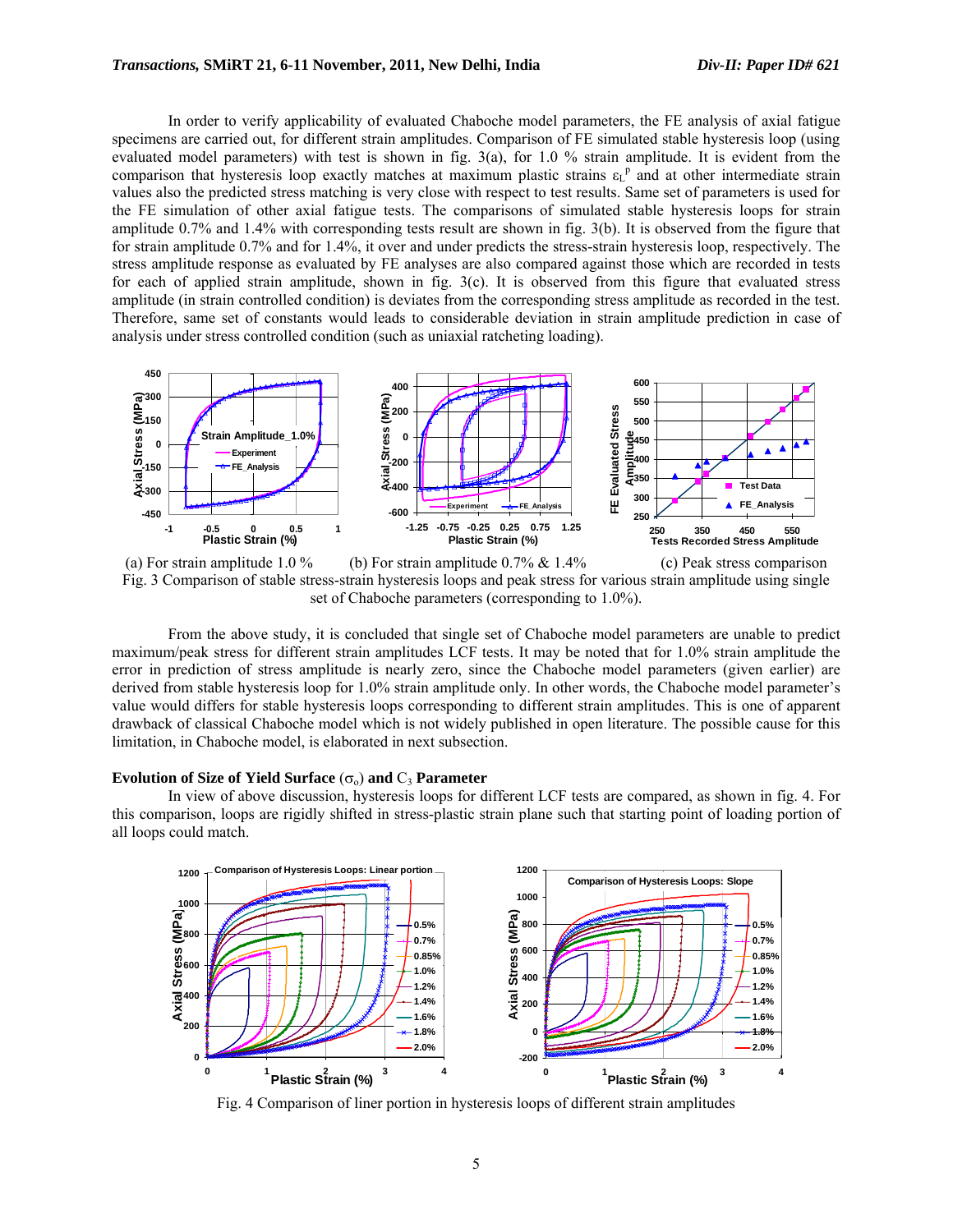From the comparison, it is clear that linear portion of loops, which represents twice of size of yield surface  $(\sigma_0)$ , is not matches, that is, it is not constant and varies with applied strain amplitude. From the fig. 4, it is also clear that even slope of loops in third region are not same but different for different loops. It is concluded that there is requirement of different value of parameters for simulation of different loops depending on the applied strain amplitudes. This observation has not been considered in widely used cyclic plasticity models. This is possibly the reason of classical Chaboche model's failure in simulation of the simplest case of stabilized hysteresis loops of different strain amplitudes with universal set of parameters, as highlighted earlier.

Based on LCF experimental data, the size of the yield surface  $(\sigma_0)$  and value of C<sub>3</sub> are determined for each test directly from the corresponding stable hysteresis stress-strain loop. The size of the yield surface ( $\sigma_0$ ) has been determined corresponding to 0.02% strain offset, as mentioned earlier**.** Fig. 5(a) and 5(b) shows the variation of size of the yield surface ( $\sigma_0$ ) and C<sub>3</sub> with plastic strain amplitudes. It is clear from fig. 5 that size of yield surface ( $\sigma_0$ ) and  $C_3$  are not a constant but function of plastic strain amplitude ( $\Delta \epsilon_n/2$ ) and can be best represented by Eq. (8).



(a) Evolution of yield surface with strain amplitudes (b) Slope of third linear region,  $C_3$ Fig. 5 Evolution of size of yield surface and slope in high strain region with plastic strain

#### **Modification in Chaboche Three Decomposed Model**

It is clear that for the simulation of hysteresis loops of different strain amplitude for SS304LN material, there is requirement of evaluation of individual set of Chaboche model parameters. In view of this, for the evaluation of model parameters for different strain amplitudes, their experimental stress-strain hysteresis loops have been reanalyzed in detail.

As parameters  $(C_1, \gamma_1)$  represent the first region of hysteresis loop, that is, onset of non-linearity, therefore, these can be taken as constant for all the hysteresis loops under consideration. Now value of other two parameters  $(C_2, \gamma_2)$  can be evaluate for different hysteresis loops, by repeating the same procedure as used for 1.0% strain amplitude. Fig. 6(a) and 6(b) shows variation of  $C_2$  and  $\gamma_2$  with respect to plastic strain amplitudes.



Fig. 6 Variation of second backstress components,  $C_2$  and  $\gamma_2$  with strain amplitude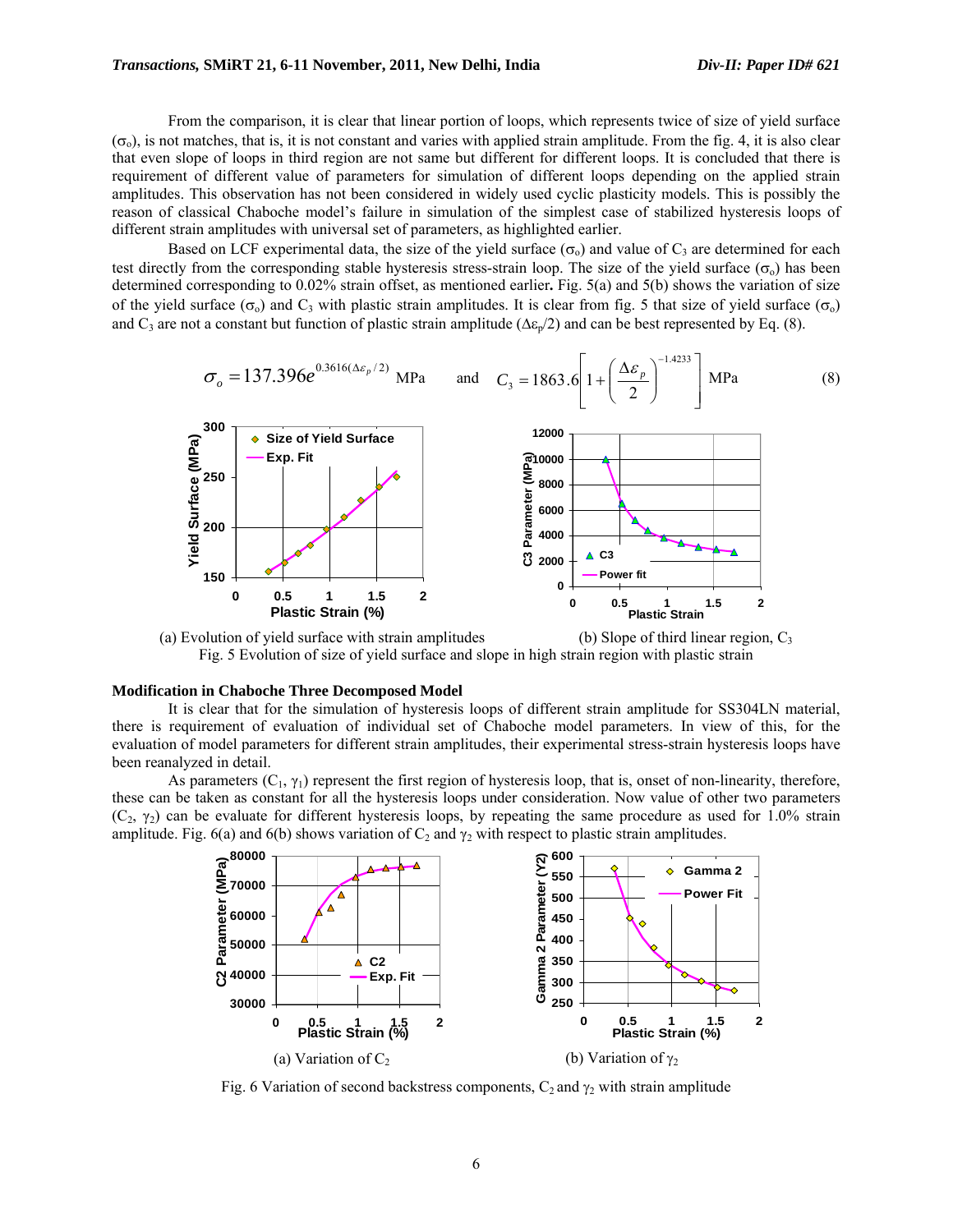$C_2$  and  $\gamma_2$  with respect to plastic strain amplitudes can be representing by equation as:

$$
C_2 = 77000 \left[ 1 - e^{-3.1(\Delta \epsilon_p/2)} \right]
$$
 MPa and  $\gamma_2 = 169.44 \left[ 1 + \left( \frac{\Delta \epsilon_p}{2} \right)^{-0.823} \right]$  (9)

The stable stress-strain hysteresis loops of different strain amplitude are again simulated by FE analysis using Chaboche parameters as function of strain amplitude. The FE results are compared with experimental results, as shown in fig. 7. It is observed that by considering dependence of parameters on strain amplitude, the comparison with experimental results is nearly perfect. In this case, the peak stress response is exactly simulates (for different strain amplitudes) unlike the case in which size of yield surface  $(\sigma_0)$  is treated as constant, see fig. 3 and fig. 7.



Fig. 7 Comparison of hysteresis loops and peak stress for various strain amplitude using individual/different set of Chaboche parameters

Finally, it is clear from the above analysis that Chaboche model with proposed modifications, that is, dependence of model parameters on strain amplitude, is able to simulate the stable LCF response satisfactorily for all the different loading ranges considered.

#### **Uniaxial Ratcheting Tests and Simulation using Chaboche Model**

Uniaxial ratcheting tests are conducted to understand the material behaviour when subjected to cyclic loading in presence of sustained mean stress. Under such condition irreversible strain accumulation occurs with each cycle known as ratcheting strain, due to ratchet action. Uniaxial stress controlled ratcheting tests are conducted at various combinations of mean stress (M) and stress amplitude (A). From the analysis of strain history of these tests, ratcheting strain as well as strain range variation with cycle is evaluated. Ratcheting strain is taken to be the maximum values of strain in a cycle and strain range is taken as the difference of maximum and minimum strain. Chaboche three decomposed model has been used for the simulation of uniaxial ratcheting tests. Out of its seven parameters, the value of six parameters is evaluated using LCF tests data, as mentioned above. However, model's seventh parameter,  $\gamma_3$ , controls the rate of ratcheting. Therefore its vale needs to evaluate by tuning of uniaxial ratcheting response. Test data of M120A360 (M is 120 MPa and A is 360 MPa) is used.

As discussed earlier that cyclic yield stress strongly depends on the strain amplitude/range. Therefore value of cyclic yield stress is evaluated on the basis of strain range prediction, as observed in actual test. For FE analysis other Chaboche model parameters are used corresponding to the stable strain range in the test. In the present analysis of these tests, FE simulation is performed for initial 100 cycles only.

First of all, for the evaluation of ratcheting parameter  $(\gamma_3)$ , simulation of M120A360 is carried out with different values of  $\gamma_3$  (1, 1.3, and 1.5) and compared with experiment in fig. 8(a). From the figure, it is clear that absolute values of ratchet strain accumulation are not matching in any of these cases. Chaboche model parameters are evaluated from stabilized hysteresis loops, which show significant hardening in comparison to monotonic response. In addition due to cyclic hardening, which takes place in initial few cycles before stabilization, actual accumulation will be more. In view of these, to account the cyclic hardening effect before stabilization, a constant shift is applied and predicted strain accumulations are re-plotted in fig. 8(b). From this figure, it is clear that out of various values,  $\gamma_3$  equal to 1.3 shows closer match with experiment. Value of parameter  $\gamma_3$  is equal to 1.3 and same is used in further analysis.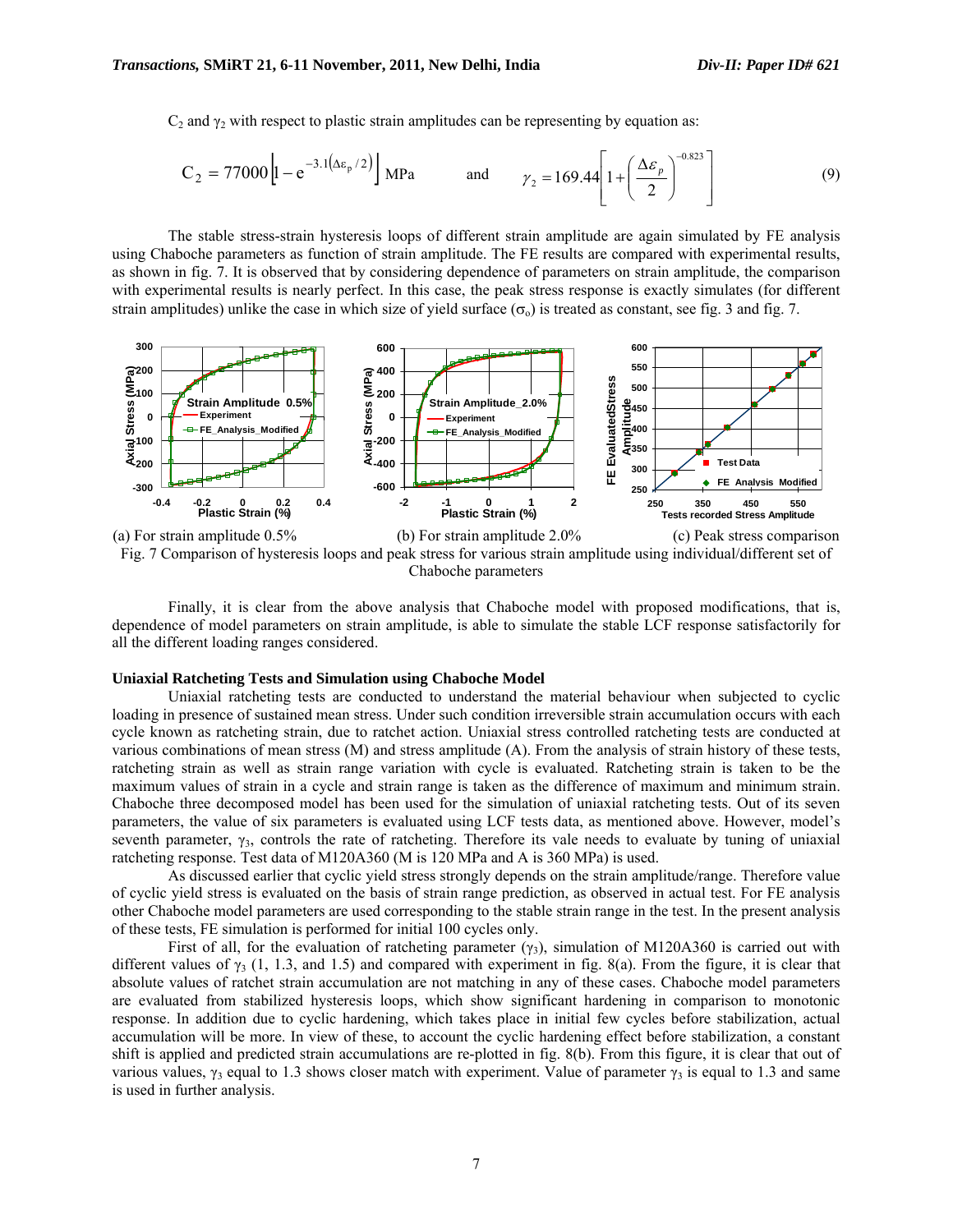

From the analysis, it is observed that Chaboche model with proposed modifications is able to simulate ratcheting rate only. This is due to cyclic hardening of the material before stabilization. Further development in cyclic plasticity models is essential to account phenomena such as cyclic hardening/softening.

#### **Fatigue-Ratcheting Tests on Elbows and Simulation**

In comparison to other components of piping system, elbow is more flexible component and it leads to large deformation. Pressurized elbow when subjected to large amplitude bending loads, as in case of design basis earthquake load, undergoes radial dilation due to ratcheting. In order to understand this, four numbers of fatigueratcheting tests on 6″ NPS Sch 120 large radius elbows of SS304LN stainless steel material have conducted by the authors recently [12]. These tests are conducted under different combinations of internal pressure and in-plane reversible cyclic bending loading. There is requirement of 3-D FE modeling and analysis of these tests for simulation of the local as well as global response of the elbow.



(a) Grid marking to identify various locations (b) Thickness variation along axial direction at grid locations Fig. 9 Grid marking and measured thickness variation in elbow

Generally the elbow is modeled as uniformly thick and leads to considerable ease in modeling. In actual elbow, its thickness varies along axial as well as circumferential direction. During the elbow ratcheting tests, the thickness of elbow is measured at about 288 grid locations and it is found that the thickness variation is about  $\pm$ 23% with respect to average thickness, as shown in fig. 9. In view of it, effect of thickness variation on local and global response is studied here. Detailed 3-D non-linear FE analysis is performed on uniform average and actual thickness models. In view of the symmetry, only symmetric half domain is modeled, using 20 noded solid elements. Fig. 10(a) shows the FE model of elbow-pipe assembly for fatigue-ratcheting test, respectively.

FE analysis is performed for initial ten cycles of actual load history of the tested elbow, identified as QCE\_RAT\_6\_L1 [12]. Therefore, FE model is subjected to constant internal pressure of 38 MPa with cyclic loading of load line displacement (LLD) of 52mm in closing and 39 mm (second cycle onwards 47 mm) in opening. Monotonic stress-strain curve of the material with kinematic hardening rule is used as material model. From the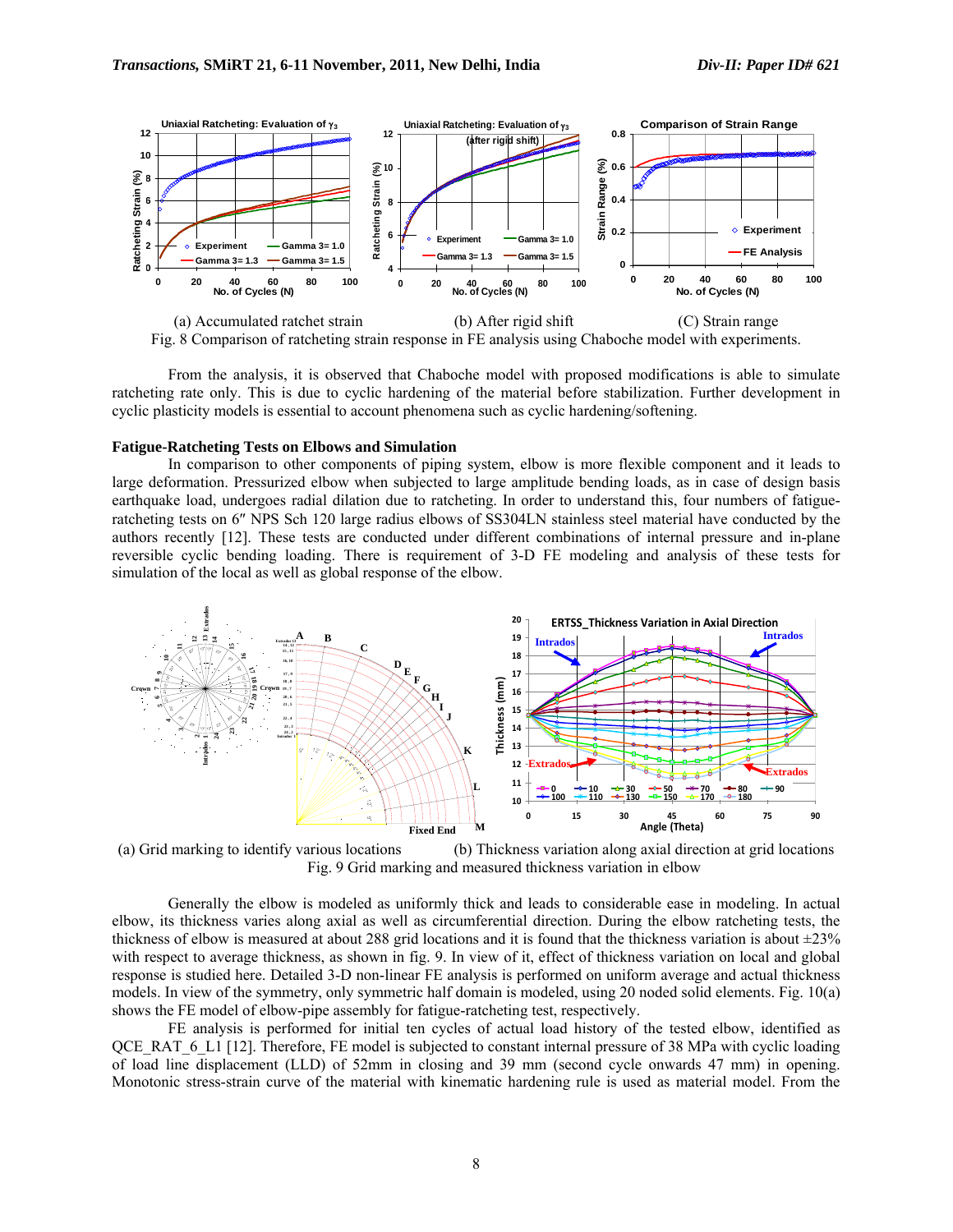analyses, local stress/strain pattern in elbow and gross deformation response, that is, load-load line displacement (L-LLD) response is evaluated.



(a) Fine Meshed FE model (b) Load-Load line displacement (c) Hoop strain at ID of crown of elbow Fig. 10 FE model and effect of thickness variation on global and local response of elbow

The gross deformation response of the two models is found similar, as shown in fig.10 (b) for  $1<sup>st</sup>$  and  $10<sup>th</sup>$ cycle. However, comparison of local stress-strain response of the two models shows that uniform thickness model resulted in under prediction of local strain range and strain accumulation at crown region, as shown in fig. 10(c). From this analysis, it clear that local thickness variation has insignificant effect on gross deformation, however, it affects the local stress/strain response. Local strain range and accumulated strain are very important for fatigue damage/integrity calculations. In view of this, it is concluded that FE modeling with uniform thickness consideration leads to un-conservative assessment. Hence it is important to model actual elbow thickness variation in FE analysis.

FE analysis of elbow fatigue-ratcheting test, QCE\_RAT\_6\_L1, is performed with actual thickness model using Monotonic stress-strain curve with Kinematic Hardening Law (M-KHL) model and Chaboche cyclic plasticity material models, as evaluated earlier. From the FE analysis, L-LLD and local strains at various locations have been evaluated and compared with the recorded in experiment.



Fig. 11 Comparison of FE evaluated load-load line displacement (L-LLD) response with test.

Comparison of L-LLD and ratcheting strain at outer and inner surface of crown is shown in fig. 11 and fig. 12 respectively. From the fig.11, it is clear that L-LLD first cycle response is nearly predicted by M-MKHL model and Chaboche model over predicts the same. However, tenth cycle response of L-LLD is under predicted by the two models. From fig. 12, it is clear that M-MKHL model highly over predicts the ratcheting strain at crown because of cyclic hardening behaviour of material as discussed above. However, ratcheting strain as predicted at crown using Chaboche model is more than experiment's response at crown, but it matches with the ratcheting strain response at a location (G20, near crown) where it is observed maximum in experiment. From the fig. 12, it is also observed that strain range as well as ratchet strain accumulation is more at inner side of crown region. Thus, it supports the experiment's observation that in pressurized elbows crack initiates at the inner side of crown region only.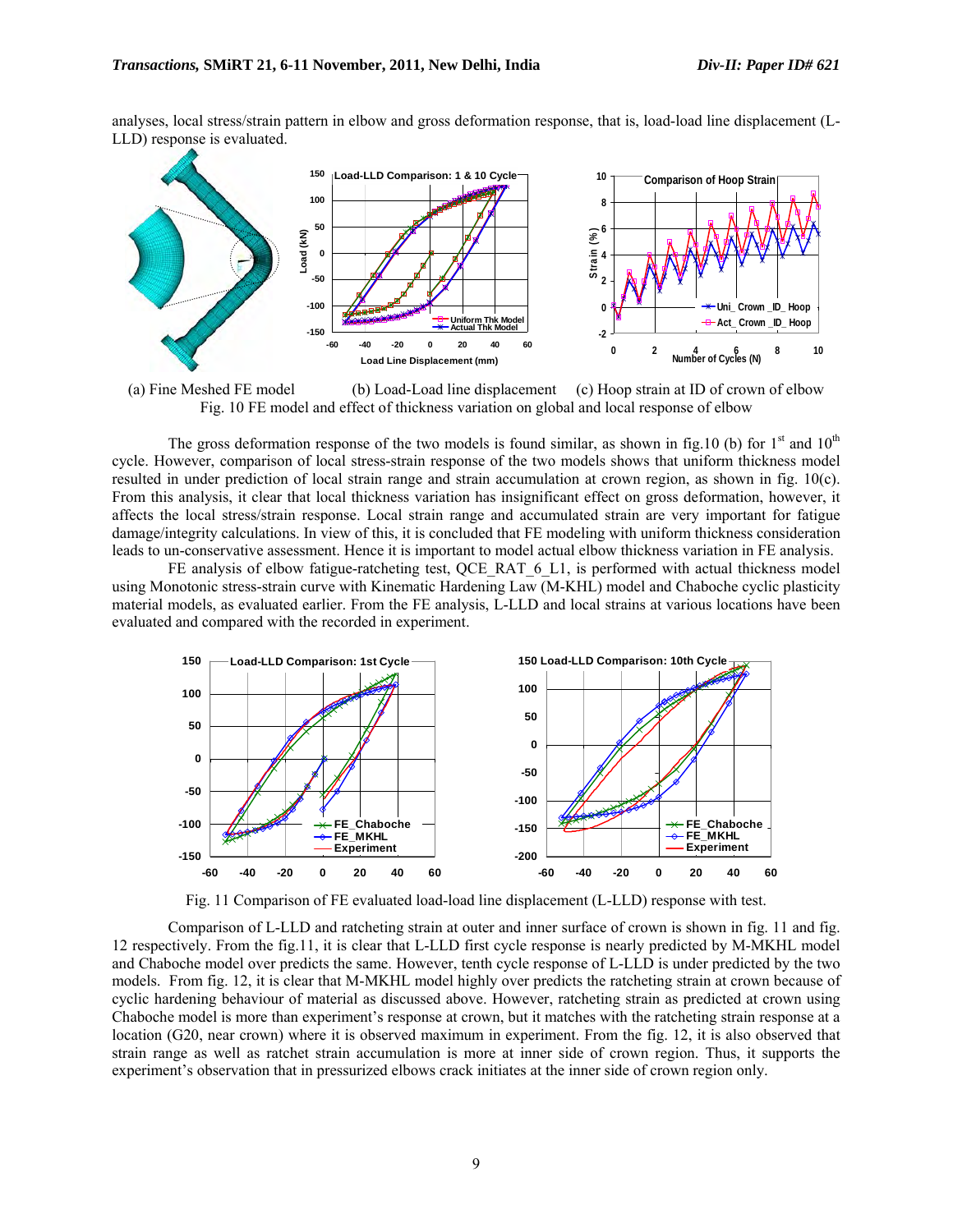

Fig. 12 Comparison of FE evaluated ratcheting strain with test recoded at inner and outer surface of Crown

Generally material shows extra hardening under multiaxial loading and non-proportional loading [13]. This is possibly the reason of under prediction of L-LLD response and over prediction of ratcheting strain by Chaboche model, even its parameters are evaluated using uniaxial tests data for this material. Further development in cyclic plasticity models is essential to account phenomena such as cyclic hardening/softening, extra hardening due to multiaxial and non-proportional loading.

## **CONCLUSION**

The Experimental and analytical investigations have been carried out to understand cyclic plasticity response of SS304LN material. The insights gained from the tests followed FE analysis are discussed here:

- SS304LN material show cyclic hardening in initial 10 cycles, which is termed as primary cyclic hardening followed by cyclic softening or cyclic hardening depending upon the strain amplitude, until failure. For strain amplitude greater than 1.4%, the secondary stress-strain response hardens however, for strain amplitude less than 1.4%, it softens with cycles.
- Material showed non massing behavior therefore, single set of 3-decomposed Chaboche model parameters are unable to simulate cyclic plastic (LCF) response for different strain ranges. The size of cyclic yield surface ( $\sigma_0$ ) and 3-decomposed Chaboche model parameters like  $C_2$ ,  $\gamma_2$  and  $C_3$  are found to be strong function of strain range.
- To simulate LCF response for different strain ranges, the dependence of yield surface (σ<sub>o</sub>), C<sub>2</sub>,  $γ_2$  and C<sub>3</sub> on strain range must be accounted. Classical Chaboche model does not account it, since these parameters are assumed as material constants. In current paper, a modification to Chaboche model is proposed where these parameters are taken as function of strain range. The modified model very closely simulated the cyclic plastic (LCF) response for all nine LCF tests. Although it's general numerical implementation needs to be developed.
- Chaboche model with proposed modifications is able to simulate uniaxial ratcheting rate only. This is due to cyclic hardening of the material before stabilization, which is not considered in Chaboche model.
- The FE Analysis of fatigue-ratcheting test on pressurized elbow showed that both the strain range and ratchet strain accumulation is more at inner side of crown region. Thus, it supports the test observation that in pressurized elbows crack initiates at the inner side of crown region only. Reasonable matching, with respect to local strain, is observed for Chaboche model.

Further development in cyclic plasticity models is essential to account phenomena such as cyclic hardening/softening, extra hardening due to multiaxial and non-proportional loading.

# **REFERENCES**

- [1] Boussaa D., Van, K.D., Labbe, P., Tang, H.T., "Fatigue–Seismic Ratcheting Interactions in pressurized Elbows", *Journal of Pressure Vessel Technology*, Vol. 116, 1994, pp. 396-402.
- [2] Xia, Z., Kujawski, D. and Ellyin, F, "Effect of mean stress and ratcheting strain on fatigue life of steel", *International Journal of Fatigue*, Vol. 18, 1996, pp. 335-341.